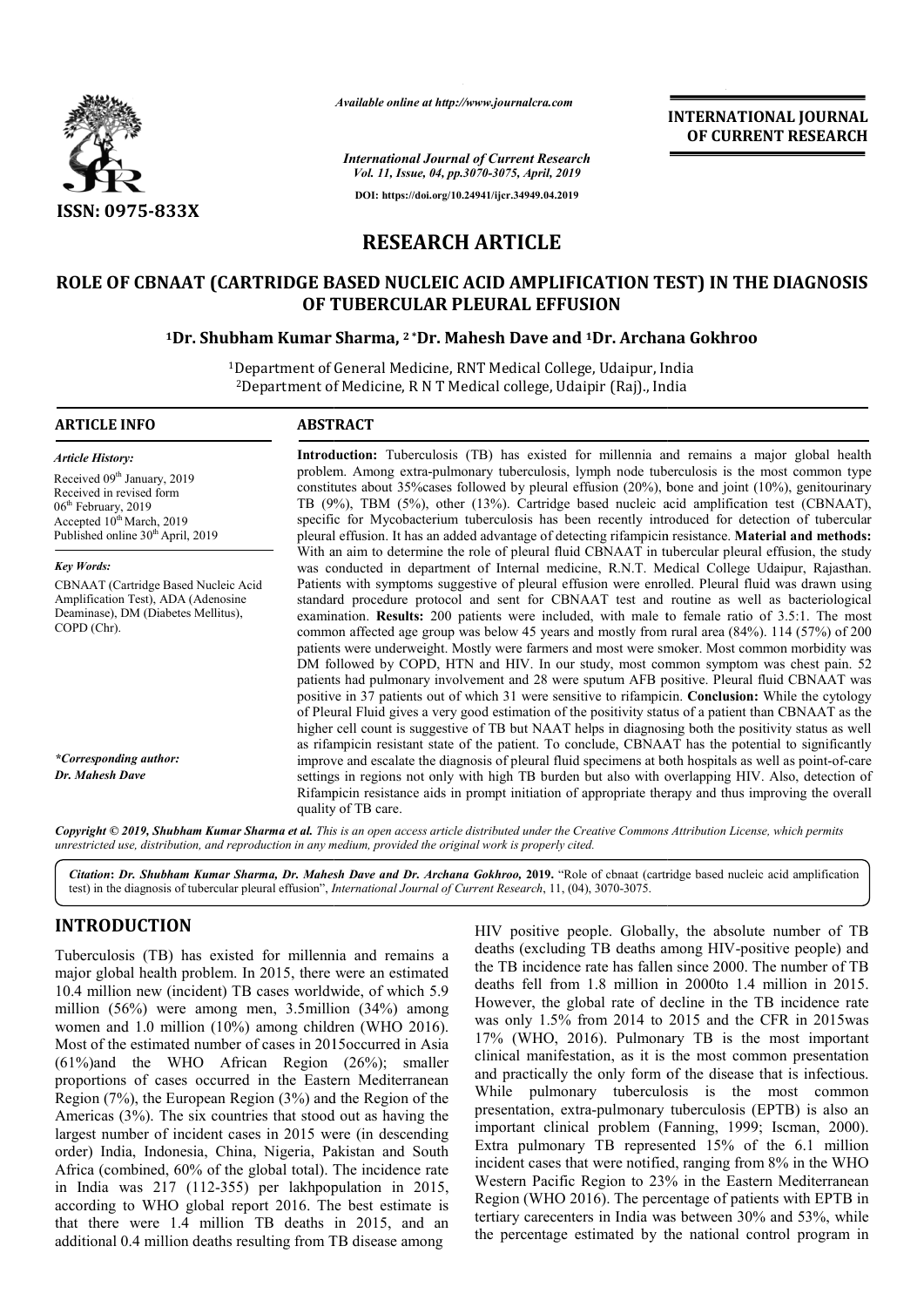India for HIV-negative adults are between 15% and 20%. Among extra-pulmonary tuberculosis, lymph node tuberculosis is the most common type constitutes about 35% cases followed by pleural effusion (20%), bone and joint (10%), genitourinary TB (9%), TBM (5%) abdominal tuberculosis (3%), other (10%) (Sharma and Mohan, 2004). The diagnosis of EPTB is challenging because of paucibacillary in nature, lack of specific sign and symptoms and often negative acid-fastbacilli smear of biological specimens. Indirect methods like tuberculin skin test and interferon gamma release assay are adjunctive diagnostic tools but it may be negative in presence of disease. In developing countries like India where tuberculosis is highly endemic, tuberculin skin test and gamma interferon result alone are not enough evidence todiagnose EPTB (Kumar, 2001; Sharma *et al*., 2002; Singh *et al*., 1969; Kumar and Muralidhar, 1999; Rooney *et al*., 1970; Biehl, 1958). Histo-cytological examination has its limitations as it cannot differentiate between TB and other related diseases like sarcoidosis or non-tubercularmycobacterial. Serological assays including antigen and antibody detectionwhich were used very frequently in past had a reputation of creating morediagnostic confusion than solving the problem and lead to wide spread misleading results; these tests were very rightly banned by the government of India. Other tests that are also being employed for the diagnosis of EPTB include tuberculin test and polymerase chain reaction (PCR) assays; however, thes specificities and sensitivities of these tests are variable. Although the culture remains the gold standard for the diagnosis of the tuberculosis but it can take up to 8-10 weeks using a solid media.

Rapid identification is essential for initial treatment initiation, improved patient outcome as well as for more effective public health intervention and it relies mainly on Nucleic acid amplification techniques (NAAT) (Pai and Ling, 2008). Cartridge based nucleic acid amplification test (CBNAAT), specific for Mycobacterium tuberculosis has been recently introduced for detection of TB. It has an added advantage of detecting rifampicin resistance as it targets the rpoB gene of mycobacteria, which is the critical gene associated with rifampicin resistance. The Gene Xpert MTB/RIF (Cartridge Based Nucleic Acid Amplification Test CBNAAT) is an automated real time polymerasechain reaction (PCR) assay designed for the rapid and simultaneous detection of Mycobacterium tuberculosis and Rifampicin resistance within 2 hours (Helb *et al*., 2010; Boehme *et al*., 2010; Van Rie *et al*., 2010). Based on systematic review, (Claudia *et al*., 2014) WHO recommends Xpert over conventional tests for diagnosis of EPTB which permits rapid TB diagnosis through detection of the DNA of mycobacterium TB and simultaneous identification of a majority of the mutations that confirm Rifampicin resistance which is highly predictive of MDR TB. The original WHO policy guidance on Xpert MTB/RIF issued in2010 recommends its use as the initial diagnostic test in individuals suspected of having MDR-TB or HIV-associated TB (strong recommendations). A policy update in 2013 expanded its recommended uses, including for the diagnosis of TB in children, on selected specimens for the diagnosis of EPTB, and for all individuals suspected of having pulmonary TB (conditional recommendations).

# **MATERIAL AND METHODS**

This is a hospital based prospective study conducted from Jan 2017 to Jan, 2018, on 200 patients. Patients who were attended

department of General Medicine R.N.T. Medical College, Udaipur with signs and symptoms, and radiological examination suggestive of tubercular pleural effusion included in this study. Their detailed clinical history, demographic profile, socioeconomic status and anthropometric data, contact number and consent was taken and recorded. Previous history of tuberculosis, history of contact with pulmonary tuberculosis, past history of medical illness and h/o co-morbid illnesses were also taken. General physical examination as well as complete systemic examination was done carefully with more emphasis on involved system. A fresh digital chest radiograph was advised to study population with suspected pleuraleffusion, hydro-pneumothorax or pyo-pneumothorax. Sputum samples from study population, who had cough for any duration, were sent for AFB examination by light microscopyunderRNTCP.Afterclinico-radiographic suspicion, pleural effusion was aspirated. After pleural aspiration, a check X-ray was done to see the parenchymal involvement which was curtained by pleural effusion. Pleural fluid was sent for sugar, protein, cell count, cell type, ADA, gram stain and culture. 2 mlof pleural fluid or pus was sent for Gene X-pert. Based on MTB result, the study population were divided into 'MTB detected' and 'MTB not detected' groups. MTB detected group was further divided into two sub groups i.e. 'Rif' Resistant and 'Rif' sensitive. All the collected information was filled in predesignedproforma in excel sheet for final analysis.

#### **Inclusion criteria**

- $\triangleright$  Patients of both sex (>18 years) admitted in RNT Medical College and attached hospital.
- $\geq$  2. Medical history compatible with tubercular pleural effusion.
- 3. Pleural effusion by clinical examination**,** chest x ray, USG.

#### **Exclusion criteria**

- Age  $\leq$ 18 years.
- $\triangleright$  Patient's refusal for pleural fluid aspiration.
- $\triangleright$  Transudative pleural effusion.
- $\triangleright$  Contraindication to thoracentesis.
- $\triangleright$  Patients on anti-tubercular therapy.

### **RESULTS**

Males predominantly affected by tubercular pleural effusion were included in this study. Male to female ratio was 3.5:1. Overall, 168 (84%) patients were from rural areas and 32 (16%) patients were from urban areas. 113 (56.5%) patients in this study were below 45 years of age and 87(43.5%) patients were above the age of 45 years. 114 (57%) patients were underweight, 75 (37.5%) had normal BMI and 11 (5.5%) were overweight. In this study, 126 (63%) patients were literate and 74 (37%) patients were illiterate. Out of 200 patients, 66 (33%) were farmer, 32 (16%) were skilled worker, 24 (12%) were semi-skilled worker, 14 (7%) were professional, 22 (11%) were student and 42 (21%) were housewife (Table 1). In our study, 126 (73%) patients were from the upper-class while 74 (37%) were from lower class. 135 patients had current substance abuse. Among these, Smoker was most prevalent followed by tobacco chewer (Table 2). Most common morbidity was DM followed by COPD, HTN and HIV (Table 3). In our study, most common symptom is chest pain, followed by cough, anorexia and fever (Table 4). Most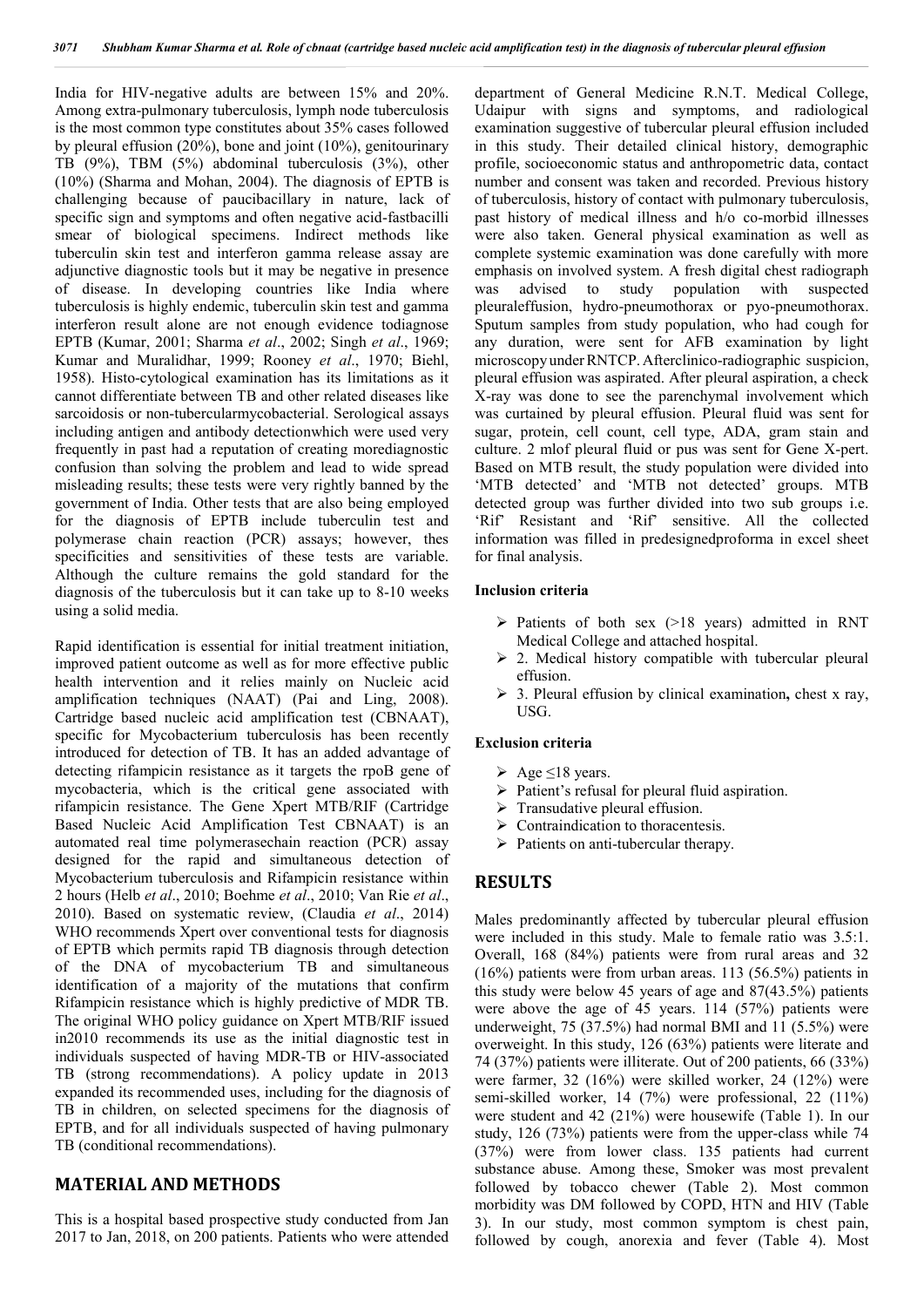common physical finding was anaemia followed by clubbing and lympha denopathy. Out of 200 patients diagnosed as tubercular pleural effusion had pulmonary lesions in chest radiograph in 52 (26%) patients. Out of 52 Patients with pulmonary lesions in their chest radiograph, most common finding was infiltrations in lung followed by consolidation, cavitation (Table 5). Interestingly 5 patients had pyopneumothorax. In this study of 200 patients only 28 (14%) cases had positive AFB sputum and 172(86%) cases had negative AFB status. In this study of 200 patients, maximum 66(33%) cases pleural fluid protein level was in range of 4.5- 5.5 mg/dl mg/dl. Mean pleural fluid protein level was 3.6 mg/dl and S.D. for this was 1.01 (Table 6). In this study of 200 patients complete pleural fluid analysis and pleural fluid cell counts were done. In majority of patients, cell counts were lymphocytic pleocytosis (Table 7). In this study ADA level in pleural fluid was analysed and observed that majority of the patients had pleural fluid ADA level in range of 40-100 U/Litre (Table 8). CBNAAT was able to detect MTB in 37 (18.5%) different extra pulmonary TB samples out of 200 samples subjected to this test. CBNAAT was more successful in detection of MTB in patients with tubercular pleural effusion who had pulmonary involvement in their chest radiograph and sputum AFB positive patients. 'R' resistant was also detected in those patients (Table 9 & 10).

**Table 1. Distribution of Study Population according to their Occupation (n=200)**

| Occupation   | Frequency | $\%$  |
|--------------|-----------|-------|
| Farmer       | 66        | 33.0  |
| Housewife    | 42        | 21.00 |
| Student      | 22        | 11.0  |
| Semi-skilled | 24        | 12.0  |
| Skilled      | 32        | 16.0  |
| Professional | 14        | 7.0   |
| Total        | 200       | 100   |

**Table 2. Distribution of study population according to their current substance abuse (n=135)**

| Substance abuse         | Frequency | $\%$ |
|-------------------------|-----------|------|
| Smoker                  | 22        | 16.3 |
| Alcoholic               | 7         | 5.2  |
| Tobacco chewer          | 19        | 14.1 |
| $Smoker + Alcoholic$    | 30        | 22.2 |
| Smoker + Tobacco chewer | 24        | 17.8 |
| Smoker + Alcoholic +    | 33        | 24.4 |
| Tobacco chewer          |           |      |
| Total                   | 135       | 100  |
|                         |           |      |

|  | Table 3. Co-morbidities in study population $(n=43)$ |  |  |  |
|--|------------------------------------------------------|--|--|--|
|--|------------------------------------------------------|--|--|--|

| Comorbid Illness | Frequency | $\frac{0}{0}$ |
|------------------|-----------|---------------|
| <b>COPD</b>      | 13        | 30.2          |
| $COPD + HTN$     |           | 7.0           |
| DM               | 12        | 28.0          |
| $DM + HTN$       |           | 11.6          |
| <b>HTN</b>       | h         | 14.0          |
| <b>HIV</b>       |           | 9.2           |
| <b>TOTAL</b>     |           | 100           |

| Table 4. Various symptoms in the study population |  |  |  |  |  |  |
|---------------------------------------------------|--|--|--|--|--|--|
|---------------------------------------------------|--|--|--|--|--|--|

| Symptoms      | Frequency | $\frac{0}{0}$ |
|---------------|-----------|---------------|
| Cough         | 141       | 70.5          |
| Expectoration | 60        | 30.0          |
| Dyspnoea      | 76        | 38.0          |
| Chest pain    | 143       | 71.5          |
| Haemoptysis   | 16        | 8.0           |
| Fever         | 116       | 58.0          |
| Anorexia      | 125       | 62.5          |
| Weight loss   | 114       | 57.0          |
| Night sweats  | 88        | 44.0          |

**Table 5. Distribution of Tubercular Pleural Effusion with Pulmonary Involvement according to radiological presentation (N=52)**

| Radiographic Presentation          | Frequency | $\frac{0}{0}$ |
|------------------------------------|-----------|---------------|
| Infiltration                       | 22        | 42.3          |
| Infiltration + Cavity              | 9         | 17.3          |
| Infiltration $+$ Consolidation     | 16        | 30.8          |
| Infiltration $+$                   | 3         | 5.8           |
| Pyo-pneumothorax                   |           |               |
| Infiltration $+$ Consolidation $+$ |           | 3.8           |
| Pyo-pneumothorax                   |           |               |
| Total                              | 52        | 100           |

**Table 6. Pleural fluid protein in pleural fluid analysis of study population**

| Serial no. | Pleural fluid Protein level      | No. of patients     |
|------------|----------------------------------|---------------------|
|            | $< 2.5$ mg/dl                    | $2(1\%)$            |
| 2.         | $2.51 - 3.5$ mg/dl               | 38 (19%)            |
| 3.         | 3.51-4.5 mg/dl                   | $60(30\%)$          |
| 4.         | $4.51 - 5.5$ mg/dl               | 66 (33%)            |
| 5.         | $>5.5$ mg/dl                     | 34(17%)             |
|            | Total                            | 200                 |
|            | Mean pleural fluid Protein level | $3.6 \text{ mg/dl}$ |
|            | S.D.                             | 1.01                |

**Table 7. Pleural Fluid cell count instudy population**

| Serial no.   | Pleural Fluid cell count Cells/microliter | No. of patients |
|--------------|-------------------------------------------|-----------------|
|              | $\leq$ 1500 cells/microliter              | 100(51%)        |
| 2.           | 1501-3000 cells/microliter                | 59 (42%)        |
| $\mathbf{3}$ | 3001-4500 cells/microliter                | 26(4%)          |
|              | $>4500$ cells /microliter                 | 15(3%)          |
|              | Total                                     | 200             |

**Table 8. ADA Level in Pleural Fluid analysis of study population**

| Serial no. | ADA level in Pleural fluid (U/Litre) | No. of patients |
|------------|--------------------------------------|-----------------|
|            | $40-100$ U/Litre                     | 163(9%)         |
| 2.         | 101-150 U/Litre                      | 27(37%)         |
| 3.         | 151-200 U/Litre                      | 5(43%)          |
|            | $>200$ U/Litre                       | $5(11\%)$       |
|            | Total                                | 200             |

**Table 9. Distribution of patients with tubercular pleural effusion according to their sputum microscopy and pleural fluid CBNAAT result**

| Microscopy<br>Sputum | Pleural fluid CBNAAT result |                  |            |
|----------------------|-----------------------------|------------------|------------|
| result $(N=200)$     | <b>MTB</b> Detected         | MTB not detected | Total      |
| Positive (28)        | 22                          |                  | 28         |
| Negative (172)       | 15                          | 157              | 172        |
| Total                | 37 (18.5%)                  | 163(81.5%)       | <b>200</b> |

**Table 10. Distribution of tubercular pleural effusion with or without pulmonary involvement according to CBNAAT result**

| <b>CBNAAT</b> | No Pulmonary involvement | Pulmonary involvement |
|---------------|--------------------------|-----------------------|
| Negative      | 132                      | 31                    |
| Positive      | 16                       | 21                    |
| Total         | 148                      |                       |

# **DISCUSSION**

In this study,  $156$  (78%) patients were male and 44 (22%) patients were female and the male to female ratio was 3.55: 1. Xinyu Zhang *et al*. (2011) conducted a study composed of 5,684 TB patients, which represented approximately 99% of mycobacterial culture-confirmed non-paediatric TB cases (≥ 15 years of age) diagnosed in Denmark during January 1, 1992–December 31, 2007.Of these 5,684 patients, 3,332 (58.7%) were males and 2,341 (41.3%)were females. In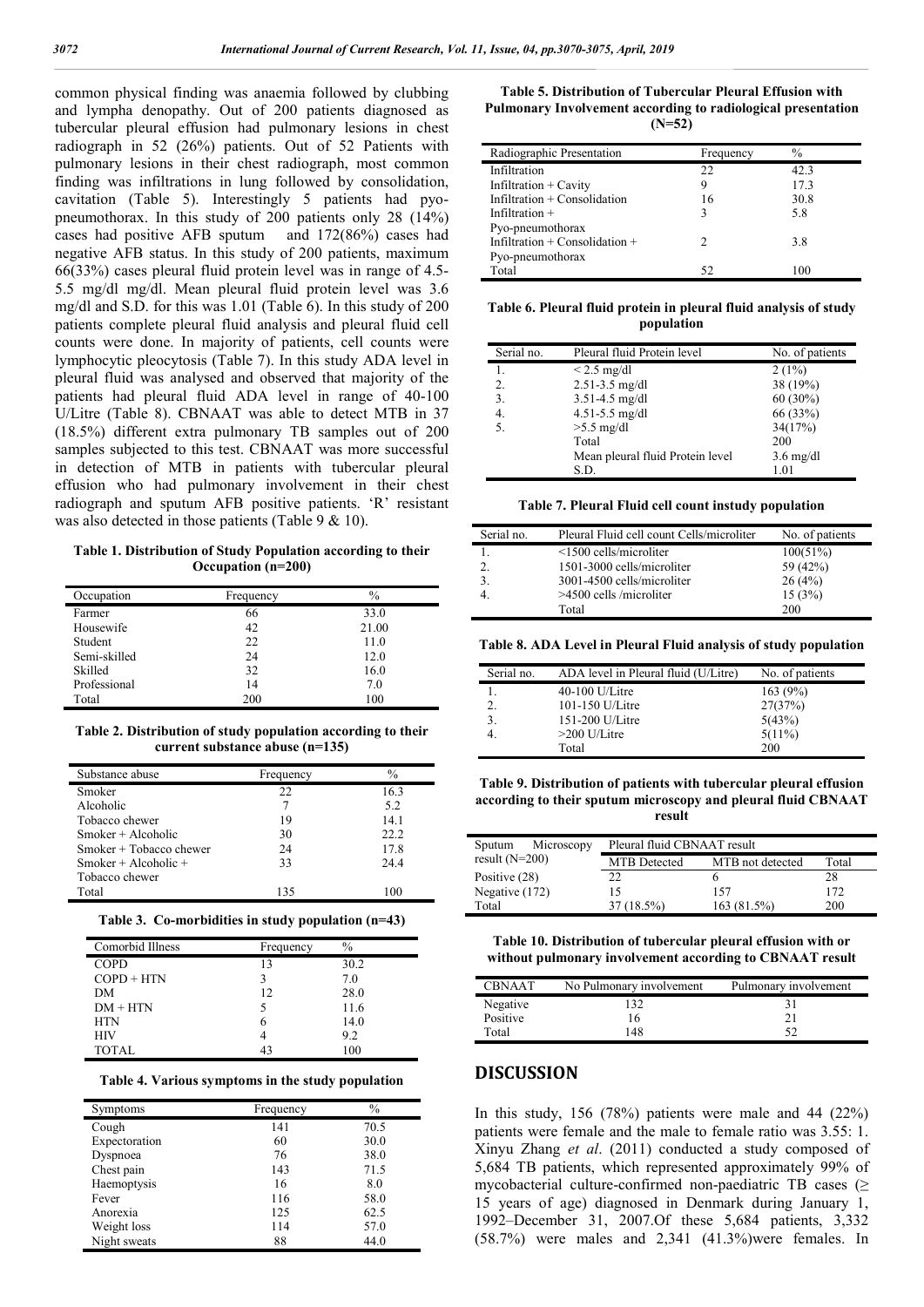mentioned literature male were more frequently affected than man, there is clear evidence that socioeconomic and cultural factors leading to barriers in accessing health care may cause under notification in women, particularly in developing countries, biological mechanisms may account for a significant part of this difference between male and female susceptibility to TB investigations should be conducted to clearly understand the role of sexual hormones, sex-related genetic background and genetic regulations, and metabolism, among other factors, in susceptibility differences between men and women. Other confounding factors, such as smoking, alcohol and druguse, exposure to out door pollution, migration of males to high prevalence areas could be the other reasons of male predominance. In low income countries, women often have a reduced access to economic resources and fewer educational opportunities as compared to male. As a result, many women are unable to locate and reach appropriate health services. The decision regarding a woman's treatment is also made by the husband or senior members of the family. Furthermore, the stigma attached to a positive diagnosis leads many women to forego seeking necessary medical attention.

In the low-income countries like India, women tend to selfmedicate or seek out traditional healers instead of accessing public health facility because they are afraid of being recognized as a TB patient by members of the community. The higher rates of TB among male is due to a higher prevalence of infection among men. In our study, 113 (56.5%) patients in this study were below 45 years of age and87 (43.5%) patients were above the age of 45 years. In a study by Xinyu Zhang *et*   $al^{16}$ , out of 1449 EPTB patients,  $1011(69.8%)$  patients were below 44 years of age and 438 (30.2%) patients were above 45 years of age. In this study patients of productive age groups were frequently involved by this clinical entity. In the mentioned literature and by WHO stated that the mycobacterium tuberculosis infection is more prevalent in productive age groups. Poor and vulnerable groups are at greater risk of infection with Mycobacterium tuberculosis compared with the general population because of overcrowded and substandard living or working conditions, poor nutrition, interaction with other diseases (such as HIVand AIDS), and migration from, or to, higher-risk communities ornations.

In this study, 168 (84%) patients were from rural areas whereas 32(16%) patients were from urban areas. In a study by Shrivastava *et al*. (2015) from central India, 62.30%patients were belonged to urban areas and only 37.69% belong to ruralareas which emphasize the fact that awareness, diagnosis and reporting of EPTB is still lacking in rural areas of Madhya Pradesh. RNTCP programme is working to combat tuberculosis in this part of Rajasthan since 2000. This programme not only provide diagnostic and treatment facilities but also sensitize health personals and citizens from the grass root levels by community meetings and patients providing meeting. RNTCP also use mass media for IEC to aware about tuberculosis. Various NGO are also working in collaboration with RNTCP for various activities. Impact of RNTCP's various activities in rural areas could be reason for a greater number of rural populations in our study. In addition to that the patients attending our institution are mostly from rural areas as, rural population is higher in Udaipur Zone which is the Southern part of Rajasthan. These might be reasons for higher rural population in our study. In this present study, 114 (57%) patients had BMI <  $18.5$  kg /m2and 75 (37.5%) had BMI between 18.5 to 24.9 kg /m2. 11  $(5.5\%)$  patients with

tubercular pleural effusion were overweight and had BMI between 25-29.9 kg/ m2. Underweight patients (BMI < 18.5 Kg/M2) are of high risk of developing EPTB. And to a lesser extent overweight and obese patient (BMI > 25 Kg/M2) also develop EPTB. Many studies also show that having a BMI < 18 (Kg/M2) is considered as a risk factor for developing TB, contrarily, having a BMI  $> 25$  (Kg/M2) has a protective effect against TB.79,80 It is well known that nutritional status influences the functioning of the cell-mediated immune system. Though the exact pathways are not fully understood, there is no doubt that several nutritional factors also influence the capacity of the cell-mediated immune system to fight TB bacilli. In our study out of 200 patients, 74 (37%) patients were illiterate and126 (63%) patients were literate. Illiteracy is the main constraint for any health programme. People with low health literacy may have access to health information but they often fail to use the information properly.

A common reason for misunderstanding health instruction may be the patient's low health literacy skills. Patient with limited health literacy are often considered noncompliant. Illiterate patient makes medication and treatment errors because they cannot understand or follow instruction properly. In our study, out of 200 patients 66 (33%) patients were farmer,32(16%) patients were skilled worker, 24 (12%) were semi-skilled worker, 14 (7%) were professional, 22 (11%) were student of different standard and42 (21%) females were housewives. In the study by Bag *et al*. (2015) from Bhubaneswar, India, 2596 (18.51%) had extra pulmonary involvement of tuberculosis including 2492 with exclusive extra pulmonary disease and Eighty percent (80%) were with rural back ground mostly labour classes and slum dwellers. Manjusha Sajith *et al*. (2015) analysed socioeconomic character in both pulmonary and extra-pulmonary tuberculosis and find that, out of 112 TB cases there were 49 extra-pulmonary tuberculosis cases and among these19 were employed, 18 were unemployed, one was retired and 10 were student.

The association between poverty and health is well documented. The founders of social medicine have established the powerful relationship of poverty and ill health that was attributed to abysmal housing, overcrowding, insanitation and poor working conditions. Exactly how poverty may lead to tuberculosis remains unclear. Poor SES with its attendant poor education is associated with poor knowledge of TB, risks of infection and dissemination, and with inadequate and/ordelayed availability of health care. Poverty also results in poor nutrition and low body weight, which are likely to render the immune system more vulnerable to the invading organisms 85. In our study, out of 200 study subjects,135 had different substance abuse habit and among these 22 (16.3%) patients had smoking habit,19 (14.1%) patients were tobacco chewer and 7 (5.2%) were alcoholic.30 (22.2%) patients were both smoker and alcoholic, 24 (17.8%) were both Smoker and tobacco chewer and 33 (24.4%) patients were smoker, alcoholic and tobacco chewer. Chandrashekhar T Sreeramareddy *et al*. (2008) from Nepal, compare pulmonary and extra-pulmonary cases. In their study, current smokers and current alcoholic was 34 (14.8%) and 24 (10.4%) respectively. They also conclude that the smoking and alcoholic habit were more frequently seen in pulmonary tuberculosis than extrapulmonary tuberculosis. In the study by Carlos Pérez-Guzmán *et al*. (2014) history of smoking or drug addiction was found in 21% and 12% of patients with PTB, respectively, while none of the patients with extra-pulmonarytuberculosishad these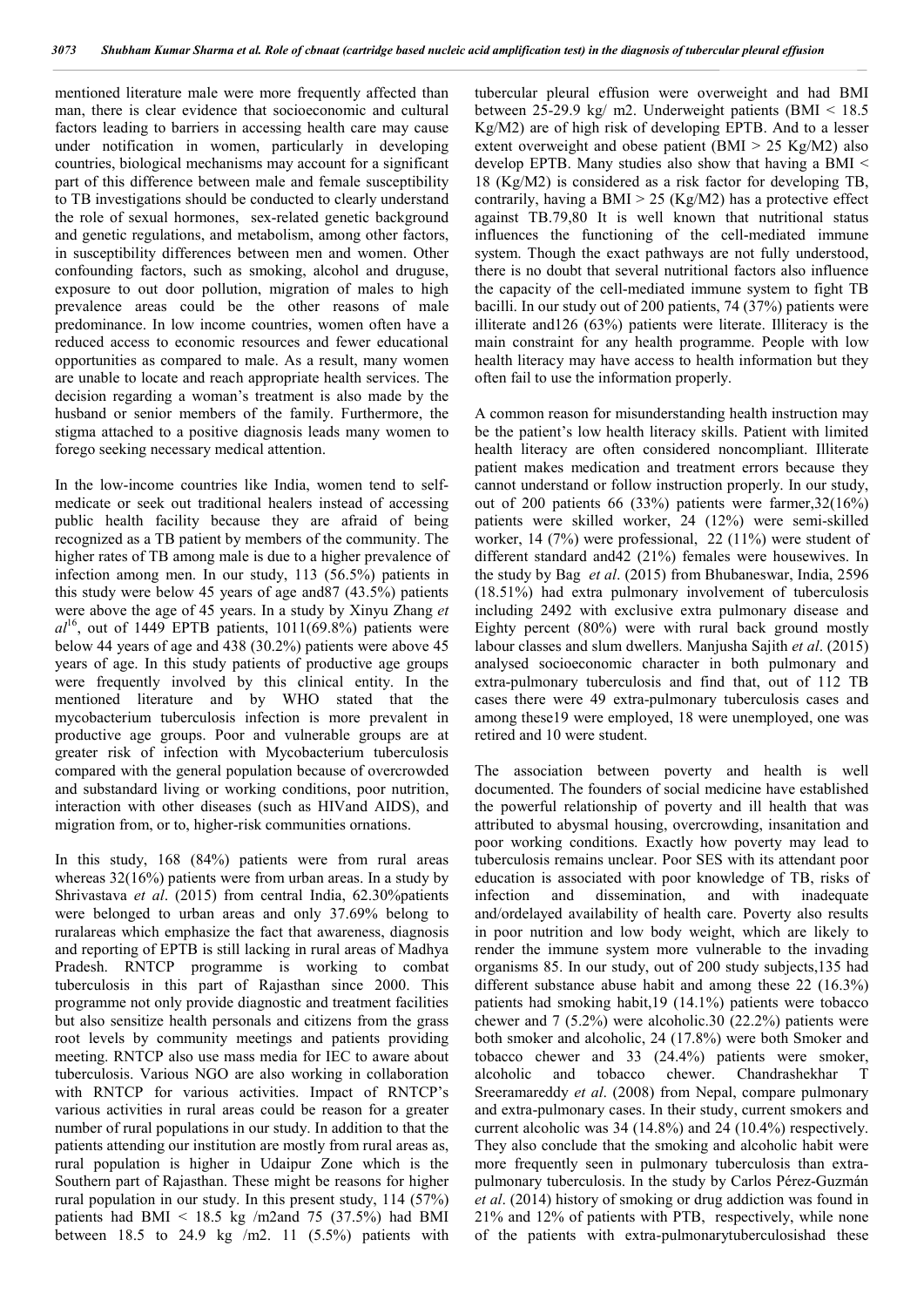habits. Bag *et al*. (2015), from Bhubaneswar Odisha, invariably observed alcohol consumption and smoking habit by the patients with extra-pulmonarytuberculosis. Smoking habit in the patients were more in this study in comparison to other published study. The reason behind a greater number of the smoker in extra-pulmonary tuberculosis cases in our study may be due to illiteracy as 37% patients were illiterate. Secondly, 84 % of the patients were from the rural areas and maybe the y were unaware about health hazards of tobacco use. Lack of infiltration of health information regarding health hazard to the grass root levels and poor execution of the tobacco law may be the other possibilities. Only 43 (21.5%) patients in our study had co-morbidities. 17patients had diabetic mellitus, 16 patients had obstructive air way disease, 14 had hypertension and 4 patients were HIV positive. So most common co-morbid illness observed with this study was diabetes mellitus followed by COPD and HTN.

The most common systemic disorders accompanying EPTB in the study by Aysel Sunnetcioglu *et al* 72 were DM (n = 9; 0.04  $%$ ) and chronicrenal failure (n = 8; 0.04 %), while chronic renal failure ( $n = 9$ ; 0.04) and chronic obstructive pulmonary disease ( $n = 6$ ; 0.03 %) were those detected frequently in PTB group. In InêsSanches *et al*. (2015) study, HIV, DM and cancer were frequentco-morbidities associated with extra-pulmonary tuberculosis and seen in15.8% (20), 6.3% (8) and 4.8% (6) patients respectively. Soham Gupta *et al*. (2011), from South India conducted a study and in this study, it was observed that 31.8% of the pulmonary TB patients had DM as a co-morbid factor, which was significantly higher than HIV (8.85%). Conversely, in the case of extra-pulmonary TB the situation was reversed, with 32.43% HIV and 5.4% DM. Extrapulmonary TB is more prominent among patients with HIV-co infection. In literatures, DM is a predominant co-morbidity in extra pulmonary as well as pulmonary except in countries where prevalence of HIV infection is high. DM is a wellknown risk factor for Tuberculosis. Depressed cellular immunity, dysfunction of alveolar macrophages, low levels of interferon gamma, pulmonary microangiopathy, and micronutrient deficiency have been implicated in the occurrence of tuberculosis in Diabetic patients. Only 4 (2%) patients with tubercular pleural effusion were HIV positive.

HIV is a major risk factor for tuberculosis. The risk of developing TB is estimated to be between 20-37 times greater in people living with HIV than among those without HIV infection. All the facilities for Diagnosing Tuberculosis and HIV are made available at free of cost at district level hospital stoperipheral health institution level under this scheme. ICTC and ART centres are also working efficiently too in the districts. So, extra-pulmonary tuberculosis co-infected with HIV is diagnosing in the district level hospitals and directly referred to nearby DOTS centre or selectively referring to this hospital. Second reason might be the CBNAAT machine which is deployed in almost all districtsin Rajasthan. So, the diagnosis of extra-pulmonary tuberculosis is now become easy at district level. In this study, 52 (26%) patients out of 200tubercular pleural effusion patients had pulmonary involvement. most common finding is infiltration followed by consolidation, cavity and pyo-pneumothorax. The co-existence of parenchymal disease in association with pleural effusion has been observed on chest radiograph in up to 50% ofpatients,98 and occurs on the same side in almost all cases.78 Observed parenchymal changes are in the upper lobes in three quarters of cases, suggesting reactivation as the cause of TB. In the

remaining patients, parenchymal disease is in the lower lobe suggesting primary TB infection. In this study, we examined 200 pleural fluid samples and out of it CBNAAT was able to detect MTB in 37 (18.5%) samples. Patil Shital *et al*. (2014) all 100 pleural fluid samples subjected for DNAPCR and observed positive in 74 (74%) of the cases. Reechaipichitkul *et al*. (2000) mentioned a sensitivity of 50% and specificity of 61% and had PCR positive in 100% of culture positive TB effusion and only in 30-60% of culture negative pleural fluid. Bahador *et al*. (2005) reported a PCR positive in 66 (84%) of 78 patients studied. Chakravarthy *et al*. (2005) found 40 PCR positive cases out of 53patients studied (75.47%), with a sensitivity of 75.5% and specificity of93.8% PPV 97.6% and NPV 53.6%.In our study, 200 pleural fluid samples were tested for CBNAAT and MTB was detected in 37 samples and out of it 6 were 'Rif' Resistance. CBNAAT was more successful in detection of MTB in patients with tubercular pleural effusion who had pulmonary involvement in their chest radiograph and sputum AFB positive patients. 'R' resistant was also detected in those patients. In the study by Soma Chakraborty *et al*. (2005) out of the 240 extrapulmonary samples 13 (5.41%) were positive for AFB by ZN staining and 23 samples (9.2%) were stain and culture positive for Acid fast bacilli as well as detected as positive for Mycobacterium tuberculosis on Gene Xpert. 2 (8.69%) out of 23GeneXpert positive extra-pulmonary samples were found to be Rifampicin resistant, 2 (8.69%) out of 23 Gene Xpert positive extra-pulmonary samples were found to be Rifampicinresistant. Avashia *et al*. examined 300 various extra-pulmonary samples from suspected extra pulmonary tuberculosis and out of it, MTB was detected in 111 samples and 105 samples were 'Rif' sensitive and 6samples were 'Rif' resistant (5.40%).

#### **Conclusion**

While the cytology of Pleural Fluid gives a very good estimation of the positivity status of a patient than CB-NAAT as the higher cell count is suggestive of TB but NAAT helps in diagnosing both the positivity status as well as rifampicin resistant state of the patient. To conclude, CBNAA Thas the potential to significantly improve and escalate the diagnosis of pleural fluid specimens at both hospitals as well as point-ofcare settings in regions not only with high TB burden but also with overlapping HIV. Also, detection of Rifampicin resistance aids in prompt initiation of appropriate therapy and thus improving the overall quality of TB care. Physician and surgeon of other departments from tertiary care centres should have the knowledge about this diagnostic facility and WHO recommendations for tubercular pleural effusion and should be send the pleural fluid sample using WHO guideline for the CBNAAT testing. Treating doctor should also have knowledge that CBNAAT machines, are installed in almost every district TB clinic of Rajasthan and available at free of cost.

## **RERERENCES**

- Avashia, S., Bansal, D. and Ahuja, K. Comparison of conventional methods with gene Xpertmtb/rif assay for rapid detection of mycobacterium tuberculosis and rifampicin resistance in extra pulmonary samples.
- Bag, S., Deep, N. and Padhy, S. 2015. Resurgence of extra pulmonary tuberculosis. SAARC j Tuber Lung Dis HIV/AIDS, xii (1).